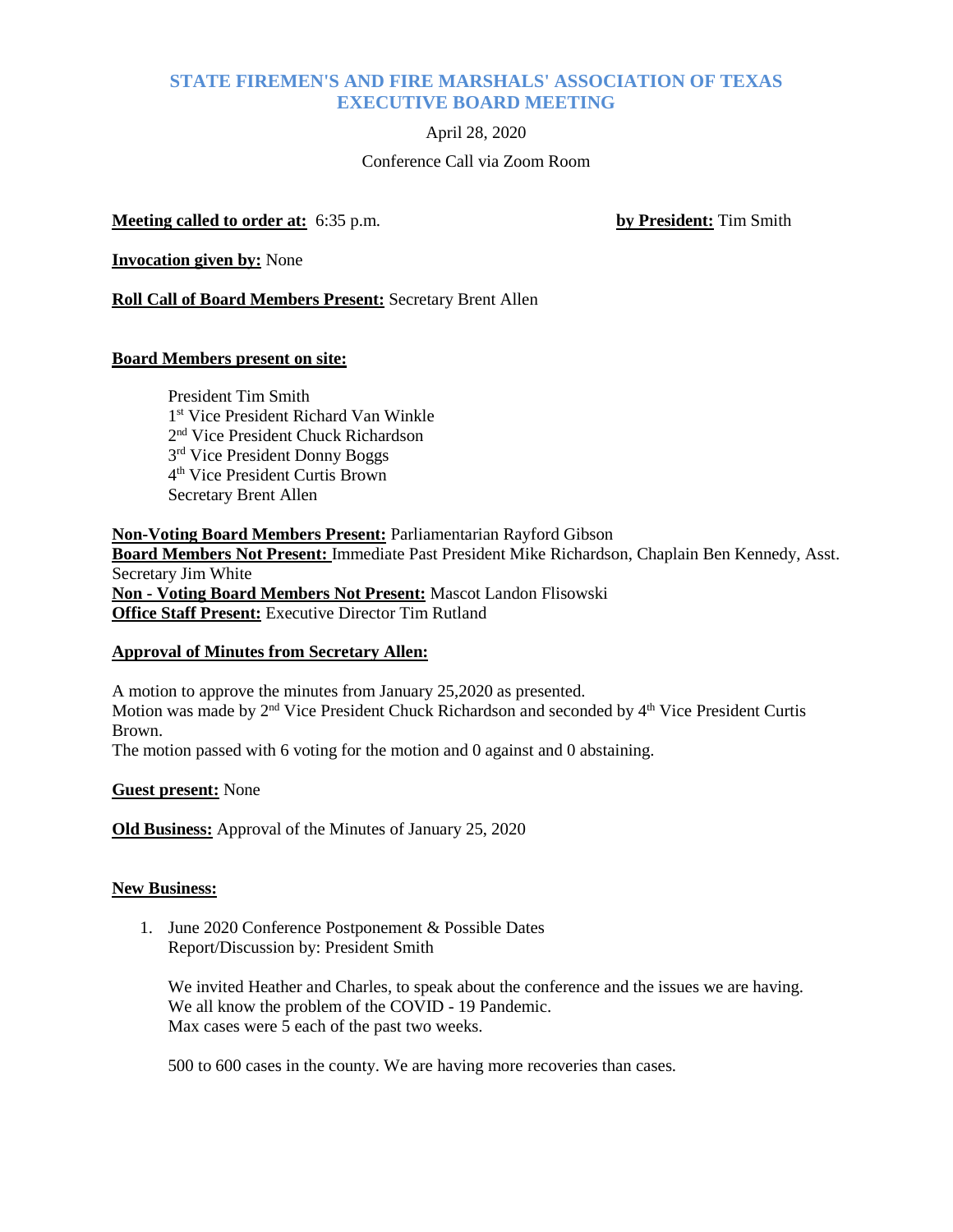Opening of the State by Governor Abbott is light and limited, about 25%, less than 5 cases in your county then it is 50% 45,00 sq. ft. to 60,000 sq. ft. at 25% or 250 people whichever is less. Not knowing how they are going to class the Overton.

By June we are not going to gather 200 people, that's just the Presidents' thoughts. President stated that he does not think conference is going to happen.

Donny Boggs stated that he agrees with the President.

Mobile testing site are just now getting set up.

More testing means more positive cases. Maybe, we are plowing new ground here. Just do not know.

### 2. TEEX Involvement

Report/Discussion By: President Smith & Director Rutland

Director Rutland - spoke with Robert Moore last week, he stated that they would be hard press to send any TEEX Staff to the Conference.

It's all about finances for them right now, they not going to be able to foot the bill to send the people they have, I did ask them what the cost was for them to do that, give a ball park figure. To send five people to the conference for a week it would cost TEEX about \$7,500.00. I asked for clarification that they were only going to send five, based on everything else going on, Or for every five people he sent it would be that much, its' all travel expenses for them. Basically, at this point that is the bottom line for them.

He does not think they can afford conference this year.

I know there has been a little bit of discussion about postponing the conference, towards the end of summer, I asked him if that would make any difference, and he flat was not sure. They would be able to afford to pay to have their folks to come to conference. It is going to be difficult for them to do that.

TEEX is valuable to our convention, but it is not a deal breaker if they are not there. They provide the audio visual, but there is a work around for this problem. We had been working with TEEX, to do our registration this year. That may have to be put off till next year. And that is not a deal breaker either.

Charles - stated that the SFFMA fortunate to have TEEX show up every year and provide all that Audio/Visual support, I have never had a client that has that.

But most group do not have TEEX in the wing to take care of A/V for them. The hotel has a A/V company that does that, they do it day in and day out.

There is no question that we could get the A/V support we need for the conference. We would just be paying for it.

Heather- asked Charles if he knew the cost approximately, or if we had a rough figure on that cost. We would be able to get a price sheet from the Overton, but without knowing how many meetings and how many would need microphones and screens and all that, there is no way to put together a total cost. We would look at the price per item.

President Smith - stated in the past when we received our proposals from different cities A/V was way up there, it was expensive. Being in small cities the price could be a more reasonable.

Director Rutland - ask about how registration goes and what TEEX has been handling. I'm assuming, and again I don't have no history here, I'm depending on y'all to fill in for me, I know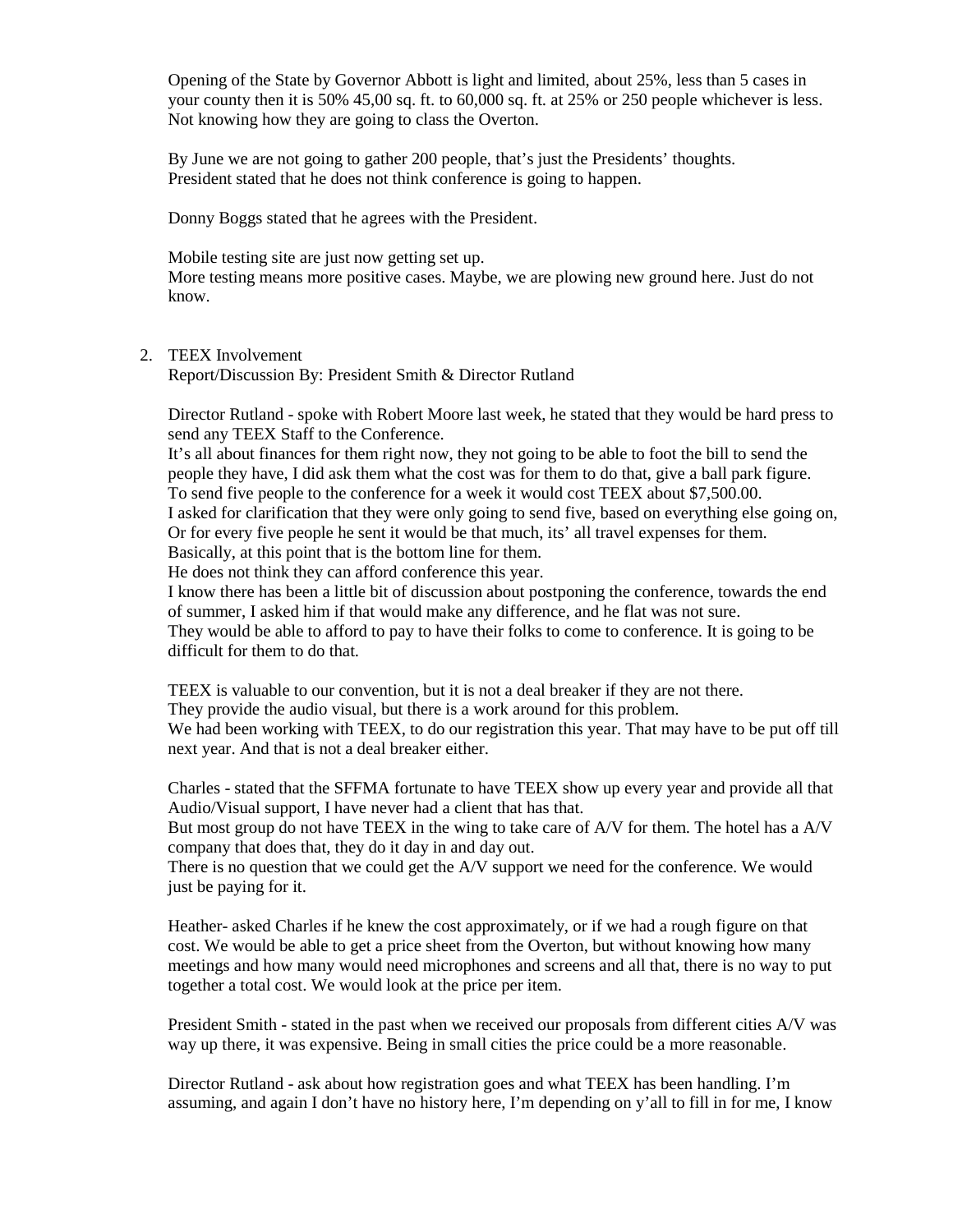TEEX was registering people, I didn't know whether that impacted departments ability to get 2604 monies as a result of that registration.

Vice President Van Winkle - stated No, we able to get it in years past and TEEX did not register us.

Heather - was wondering about one thing that TEEX does. We are going to go ahead with training. TEEX scan members with Bar Codes and recording the training. So, that is something we would have to figure out. How to record the fact that people had attended classes and get credits toward training.

Vice President Boggs - asked if we are going to try to conduct a conference as stated in the RED Book? With all this still uncertainty or are looking at a conference to take care of business? And not so much on the training side. That is the question I am raising right now.

President Smith - states that is something we need to talk about. Again, this is not last year. We are planting new ground, we are doing stuff we have never done before, across the United States, across the world. So, we may have to do some things different. So, to answer your question, Boggs I really do not know yet. I do not think any of us really know yet. We know TEEX may not be an option, we may have a workaround we will get back to that.

3. Vendor Relationship

Report/Discussion by: President Smith

How the Vendors would react or how the vender show might look like in August. We know what it looks like in June. For sake of discussion let us talk about whether we have a full conference or not.

Charles - stated one of the options was to do the whole thing at the Overton, so if that was done. When you look at the expo hall, most of the space take up with, what is call bulk space for the big trucks. If we were to go with just 10x10's which is all you can do in the hotel, then it could work in the ballroom they have. And the big truck can be outside, and I have been told its been done before. So, that is an option anyway.

Director Rutland - stated, part of the issue having it at the Overton, we would lose the Friday evening vendor show, if it is done at the Overton that is not available to us. We would have to stick with a Saturday Vendor Show if we do it at the Overton.

President Smith - stated that there is already an event schedule for that evening on Friday, so that is not available till 2:00 or 3:00 p.m.

Director Rutland - stated there is no way to get set up after 3:00 p.m. so it would have to stay the way it was in previous years. You would have to forego the Friday component. Director Rutland asked Charles if the big area at Civic Center was even available in late August and Charles stated it was not available. President Smith stated that the Civic Center was out, so if we do it in late August it will all have to be at the Overton. President Smith ask what the cost at the Overton would be, do we even know, Charles stated that is a great question, the short answer is we don't even know. I would depend on a lot of factors, how much space we needed, how much mileage we could get from them filling up rooms, even if we could fill up rooms, if they are going charge for meeting places, just a lot of factors that would need to be balanced.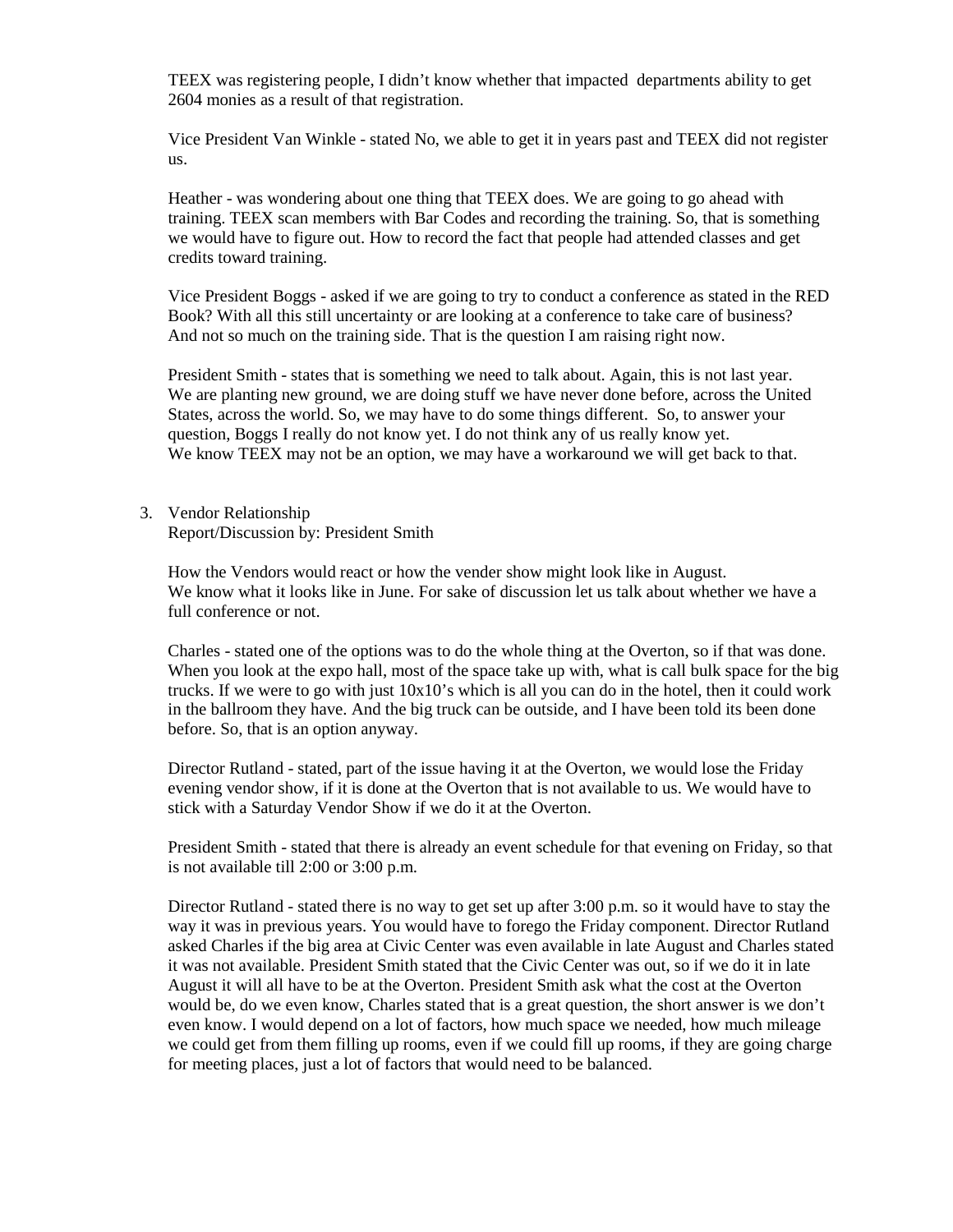4. Attendance Projections

Report/ Discussion by President Smith

President Smith - stated what Charles alluded to if we even can predict what our turnout would be in late August. We know all the problems with it, like school starting, football already kicking off, that kind of things, a different time, people do not like change. I do not know if we could predict how many rooms we could fill up.

Vice President Boggs - stated the he doesn't see either, Henry Hosline from Cameron called me this afternoon and we got to talking, and he has said, as well others, even if we have the conference, they are not coming. They have been impacted in financial ways themselves and coming to a conference for training was the lasting on their mind. I think the attendance is going to be low regardless when we have it.

Charles - asked Heather about a survey, did that happen, well we were waiting till after this meeting, but we are setup if this is something the board wanted to do. We could send out a survey to all the members and say, if we set the conference for August 28 to Sept 2, would you attend, how many people would attend. We can setup whatever questions we want ask people. So, if the board wanted to survey the membership to get a sense of who is planning to come, we could do that.

President Smith - stated that is a good idea, we all know the rate of return on our surveys are not great, I do not know, however, there a lot more people doing what we are doing tonight. So, maybe we will get a better turnout, since people are forced to it this way now. So, this keep that survey in mind quick. I think we have talked about some Overton issues.

5. Abbreviated Conference Option Report/ Discussion by: President Smith

President Smith - stated that Chief Boggs alluded to the earlier and had the suggestion from a Past President to hold a called meeting. You have a one-day conference, no venders, no committee meetings, we could have committees if we really needed to, no pumper races, all it is, is a called business meeting, thoughts on that. I do not like it but, it maybe we are at. Charles stated I have a thought for you, I think the vendors, there main goal is to talk to and see the folks that are coming to these events, so I think you could offset some of your expense by selling table tops even if there just in the foyer, even if you only sale five of them, that's still a little bit of revenue to help offset the expenses. I think it would keep connection with the exhibitors that would be useful down the road.

Heather - stated if we had a called meeting, would it still be in Lubbock? President Smith stated that is a good question. I do not know.

Vice President Van Winkle - asked what are we going to try to accomplish at this called meeting?

President Smith - stated Basically it is to take care of Business. Elevated the Officers, vote on a 4th Vice President and any other business that comes before us.

Vice President Van Winkle - ask who ever show up will be able to vote and that would be it.

President Smith - stated I guess so.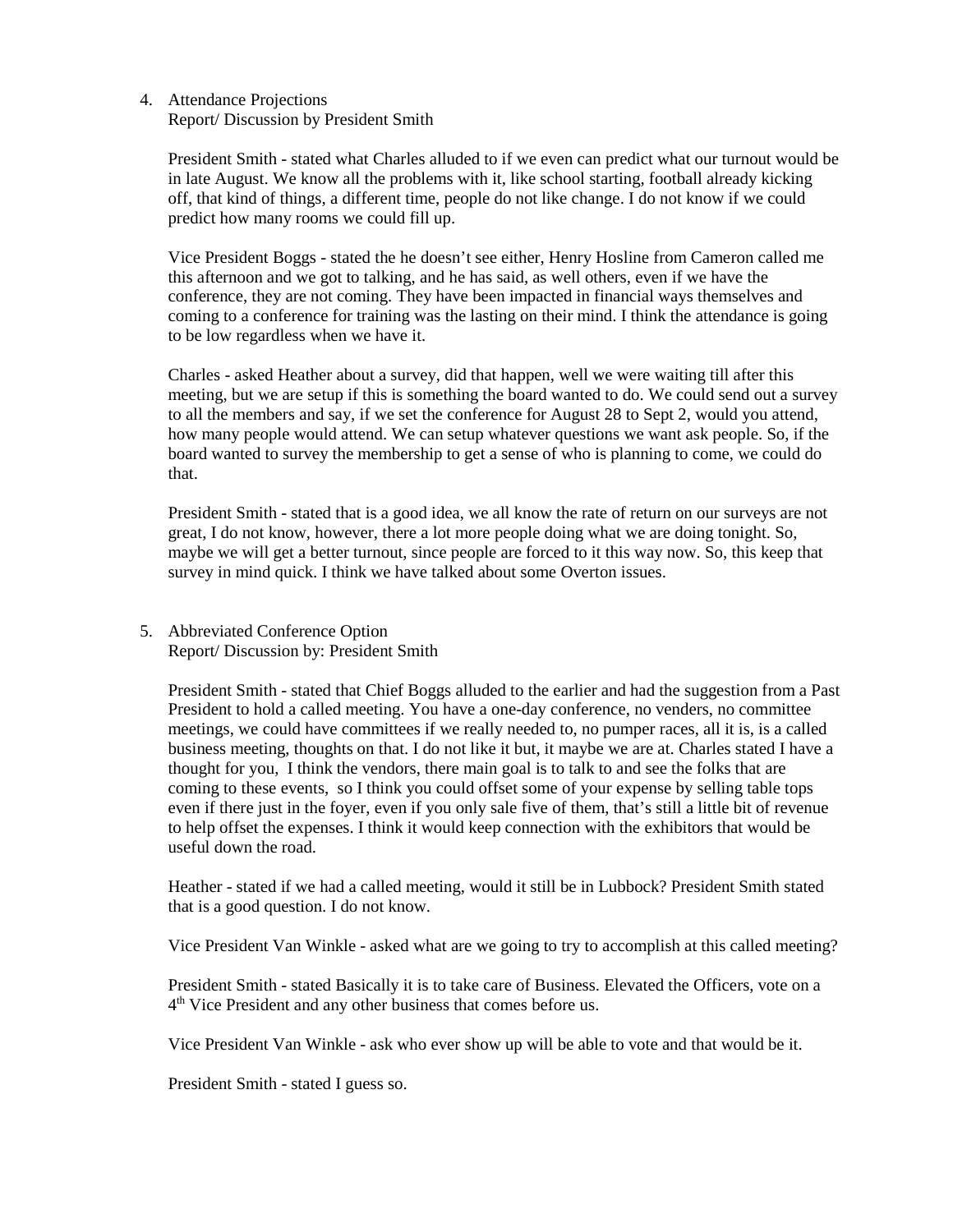Vice President Van Winkle - stated I do not know any other way to do it, I am going to be honest with you. My city manager done told me, there is no more over-night training for this budget year. So, we are going to be paying our own way. And I am sure we are not the only department that has been hit that way.

President Smith - stated You are right, Past President Wade told me, when we have it in June, all his folks are out, they are not allowed to travel. They can travel, but when they get back, they are on a 14 - day quarantine, and they are not paying for it. We do not what that to happen. So, I said a minute ago, commented in the survey, could we survey the members and see what they think of a one day called meeting, I do not know where that would be, I don't know. I do not if needs to be in Lubbock, or somewhere centrally located within the state. We down to where we have that or do not have it at all. The is an elephant in the room and nobody what is to talk about I know, but that is probably were we are at. Either we do not have it, or we have a one-day meeting.

Director Rutland - can you change location at this point, or pretty will set at Lubbock

President Smith - I do not know. Again, looking at this Red Book, this has happened twice in our history, once in 1918 during WWI and in 1945 during WWII. So, we do not have a lot of presadent to go on. I do know in 45, they had an executive meeting, an executive conference is what the red book said. I do not know what that meant. I would like to see how that happen.

Vice President Van Winkle - here is my thoughts, why couldn't we do a 2 day thing, a Saturday and a Sunday, Saturday we could have the business meeting like you say and Sunday, we can the Memorial Service in the morning, then have a business session that afternoon to count the votes and then adjourn.

President Smith - yeah, that is also option.

Vice President Van Winkle - If we could afford to have the Memorial Service, I hate to see us lose that this year. I understand that we are going to have to pay for a hall, if we have a whole bunch of people show up. That just something I have been thinking about. Maybe it would better if we just combine the memorial service next year.

President Smith - Charles mention to help us offset , a two day conference doesn't allow us to have vendors we do need to keep the relationship with those vendors, however I will be surprised if they have a vendor show at  $A&M$ , I'll be surprised if they have  $A&M$ . to tell the truth

Vice President Boggs - let me way-in on that, I know they are, this coming week they are looking if they are going to be able to have those programs. I know Spanish School was cancelled, Industrial School was low registrations and a lot are pulling back out. So, it is really iffy at what is going to happen at A&M. Richard, I do like what you are talking about. The vendors and I talked to Jeff --- and Raymond Murry, they are two of the biggest vendors we have, I think they would be more appreciative if we said due to this we experience we've got to take care of business, and I understand the vendors pay a good bit to offset our cost, but we got to take of our basic business is, and I think a two day conference and memorial service would be great. But I like Richard's suggestion.

Vice President Van Winkle - One other thing to look at, if department budget is going to be cut like mine have, I love the training we do, its great training. It is hard to match that up with what A&M does at weeklong Municipal School.

Vice President Boggs - talking with Rocky he is had his speakers pull out, so not sure of what all we have.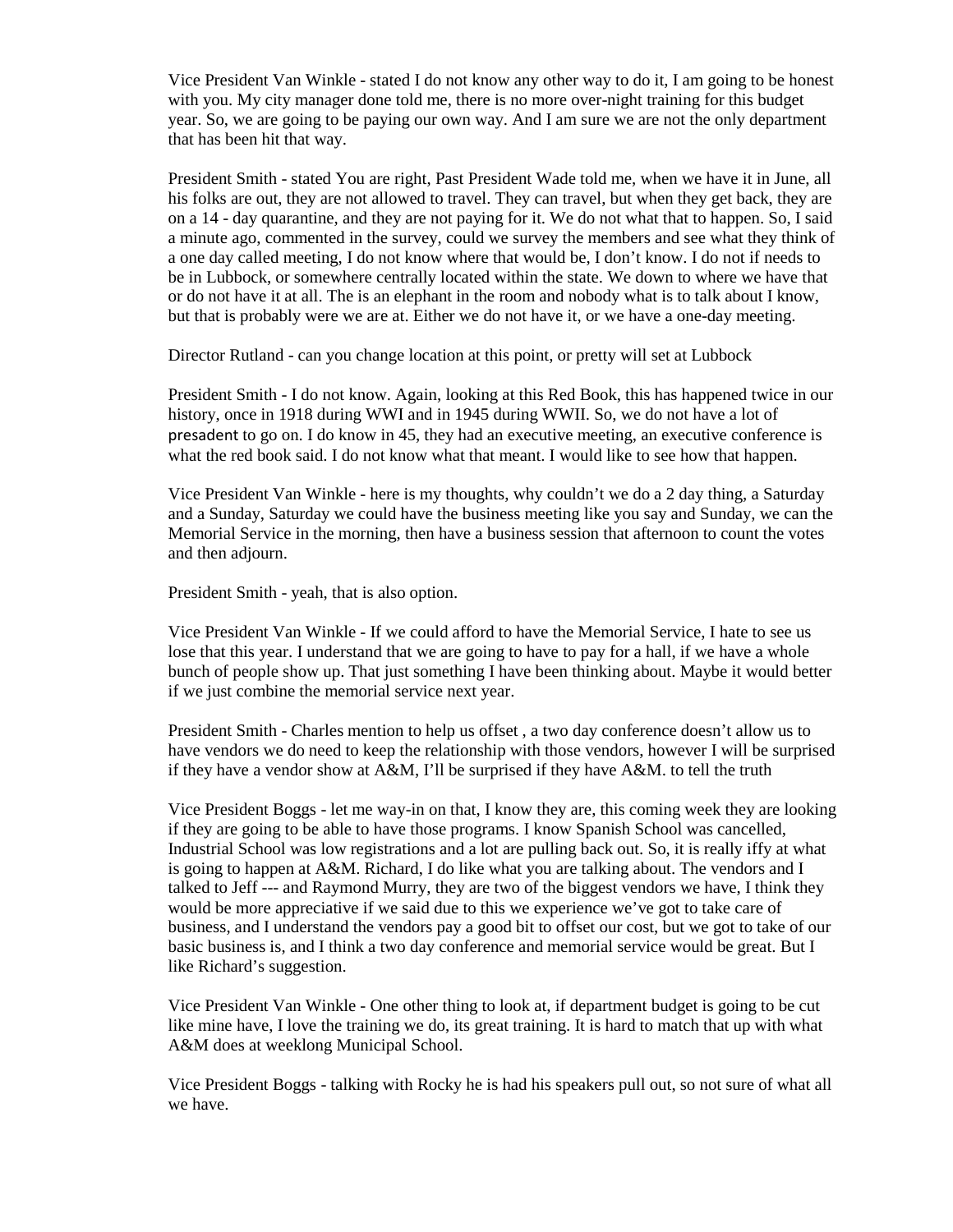Heather - I heard that as well. Speakers are dropping out

Vice President C. Richardson - are we bound by our Constitution, are we going to follow what say we going to do.

Vice President Van Winkle – Chuck, I think we are going to have to forget about the Constitution and By-Laws this year.

Vice President C. Richardson - are we bound by our Constitution, are we going to follow what say we going to do.

Parliamentarian Rayford Gibson - Yes, the Constitution says that for whatever reason you cannot hold a conference designated place that was decide on the year before, the executive board has the right to call that meeting to be held anywhere they want to. But the executive board would have to find a place that host that many people however many showed up. As far as moving the meeting around it could happen or you could do it like the one example you talk about a little research for my part shows that the year that they had the executive meeting that's what it was, just an executive board meeting. Just like we have called before to take care of association business

after summer conference

Vice President C. Richardson - Our Constitution states we start Sunday Business Meeting and end on Wednesday with a Business Meeting, if we don't do that are, we opening ourselves up for things in the future. We did not do it then, why are we doing it now. Understand what I mean?

Parliamentarian Rayford Gibson - I understand what you mean, and you are correct. I think the board, would be forgiven for that this year under the circumstances. But you are exactly right. According to our Constitution we would be violating that.

Vice President Van Winkle - I think extreme time call for extreme measures

Vice President Boggs - I echo that, Richard.

Director Rutland - If I could play in just a minute on logistics, Charles you can double check me, but I think this correct. If y'all are looking at Saturday, the 29 of August and Sunday the  $30<sup>th</sup>$  of August according to the information we got from Overton all space is available both of those days. When He and I were looking at that, what we had talk about doing was using the big Sunset Ballroom which is the which is the big room for whatever we would need and then we could use the other room called the Provizon Ballroom, which is smaller, but it can still hold 300 to 400 people if needed. So we got a couple of big area that you could use if you wanted to work between those two, a business meeting one day and what I assume what you are talking about would be a Memorial Service Sunday morning. A lunch perhaps and a Business meeting Sunday afternoon. I think there is probably enough ability to work between those two big spaces to do that if y'all wanted too. Charles does that seem reasonable to you. Yes, Sir.

Vice President Van Winkle – That is what I was referring too. You would not have to have a whole lot of space. You just must have a couple of big rooms; we would not have to pay for all those little break-out sessions and all that.

Director Rutland – Do y'all remember, the room y'all were in the January thing, for Executive Board meeting, do y'all remember the room for that.

President Smith - Yes, it was upstairs.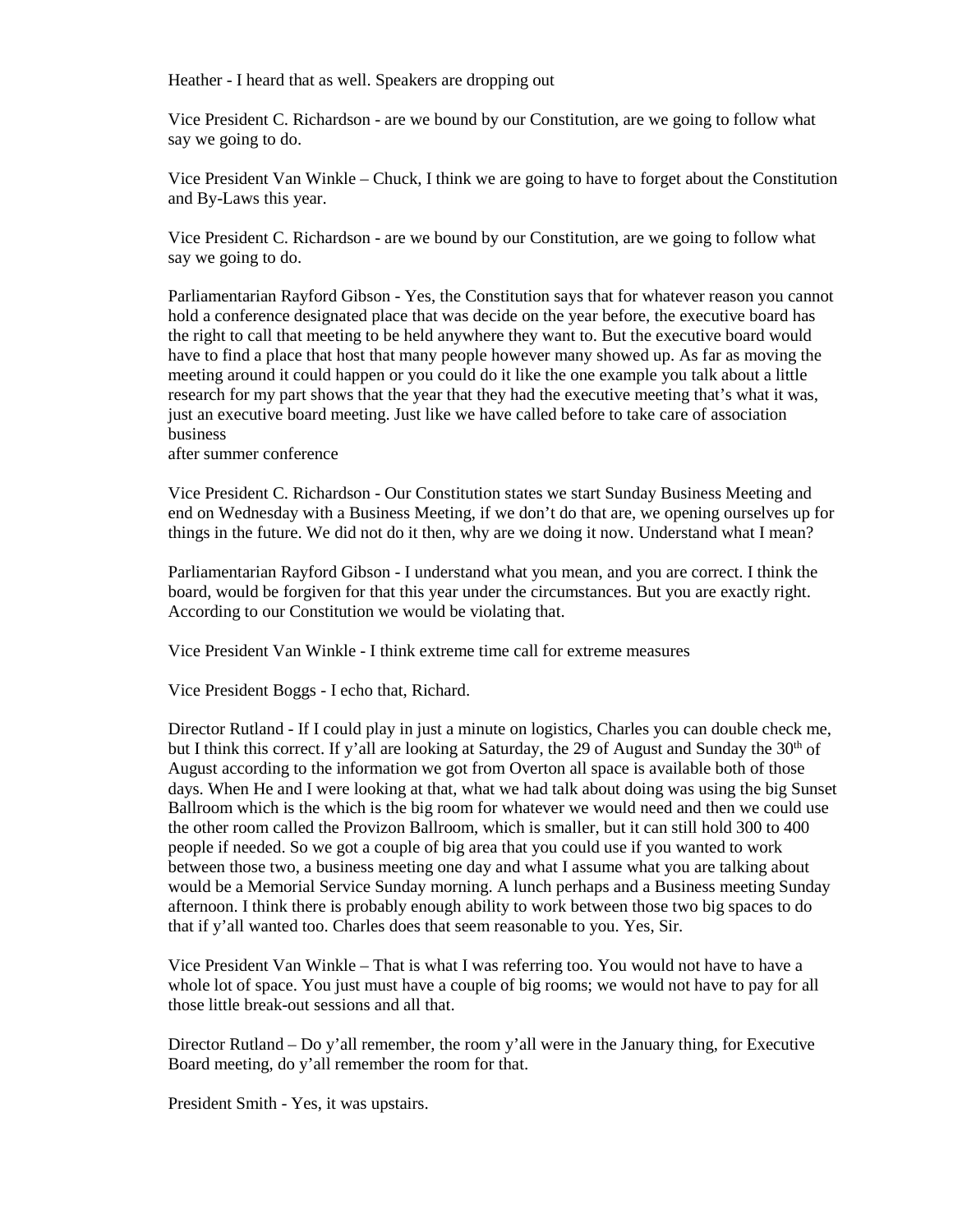Director Rutland – Now that is one of three rooms, you open the curtains on both sides, you then have a room that is fits 300 or 400 people. That is surprisingly good size room by itself, but of course you've got the big ballroom downstairs, when you open that up you got room for 700 people.

Secretary Allen - So my question is, you still have the same problem, you do not know how many people are going to show up. That is your biggest problem. Until we do a survey or something where we can get an idea of what we are going to do. Because if nobody shows up, why wouldn't we just have a executive meeting and just do whatever business needed to do. And that's what I see if there no way to see who's coming or if the going to come by all about all this other stuff that's going on, far as money wise people are have that kind of money so and they Do not what their people going anywhere. So, how are we going to do this if we do not even know if we take the two rooms and then we do not have enough for one room in there?

Vice President Van Winkle – Kinda like buying a ladder truck, hope you never have to use it.

Secretary Allen – You are exactly right. You know then we could have more than what we think, we would have, you just never know how this is going to play out. I know a lot of companies, are going say no you can't go, the fire department are going to say you can't go, just about what you were talking about Boggs, you will be on a 14 day hiatus from your job if you do that so.

President Smith – So, those folks are just not going to come. And that is ok, and that their lively hood. One, important thing to remember what we've all preach when we started all this is that the convention is something we do. Association to train firefighters, as bad as it pains me, work along to get were you're at, and hopefully with a good convention with a good city we may have some trouble nobody can predict this, it will be alright, I don't mind that idea. Heather I think we support the approval to poll the membership to see what they think about it and not even offer a full conference.

Heather  $-$  Ok

President Smith – What do y'all think, I want to know what everybody thinks

Vice President Boggs – Chief, I agree, I believe Richard has a good idea. I think if we can hold this to a 2 - day business conference, to be able to take of the business of the association by elevating the chairs having the election for those that are running for positions and get those things filled, that's the main thing on the agenda right now. And Rayford I appreciate what you said that we would be forgiven by not following the Constitution and By-Laws given the circumstances we are under. This a unique time and unprecedented.

Parliamentarian Rayford Gibson – So, yes let me throw something in here while we are doing this,taking care of the election of officers, the elevation of chairs so the association can keep going forward, is one thing, but in all honesty, regardless of it passing or not passing voting on those amendments we know that are so important, we not doing any of them any justice under this circumstances, either with the attendance

President Smith - Want do you think Brent Allen? I would like to do the survey and see what our membership would like to do. I'm not saying it's going to be any better on what we are talking about now, but I would just like to see if they're going to show up or not, why not do the business we have to do as an executive board and hope they do forgive us for what's going on. It is not like we did this on purpose, it is just one of those things that has happened, and we are stuck in the middle of it, trying how figure how to make it work.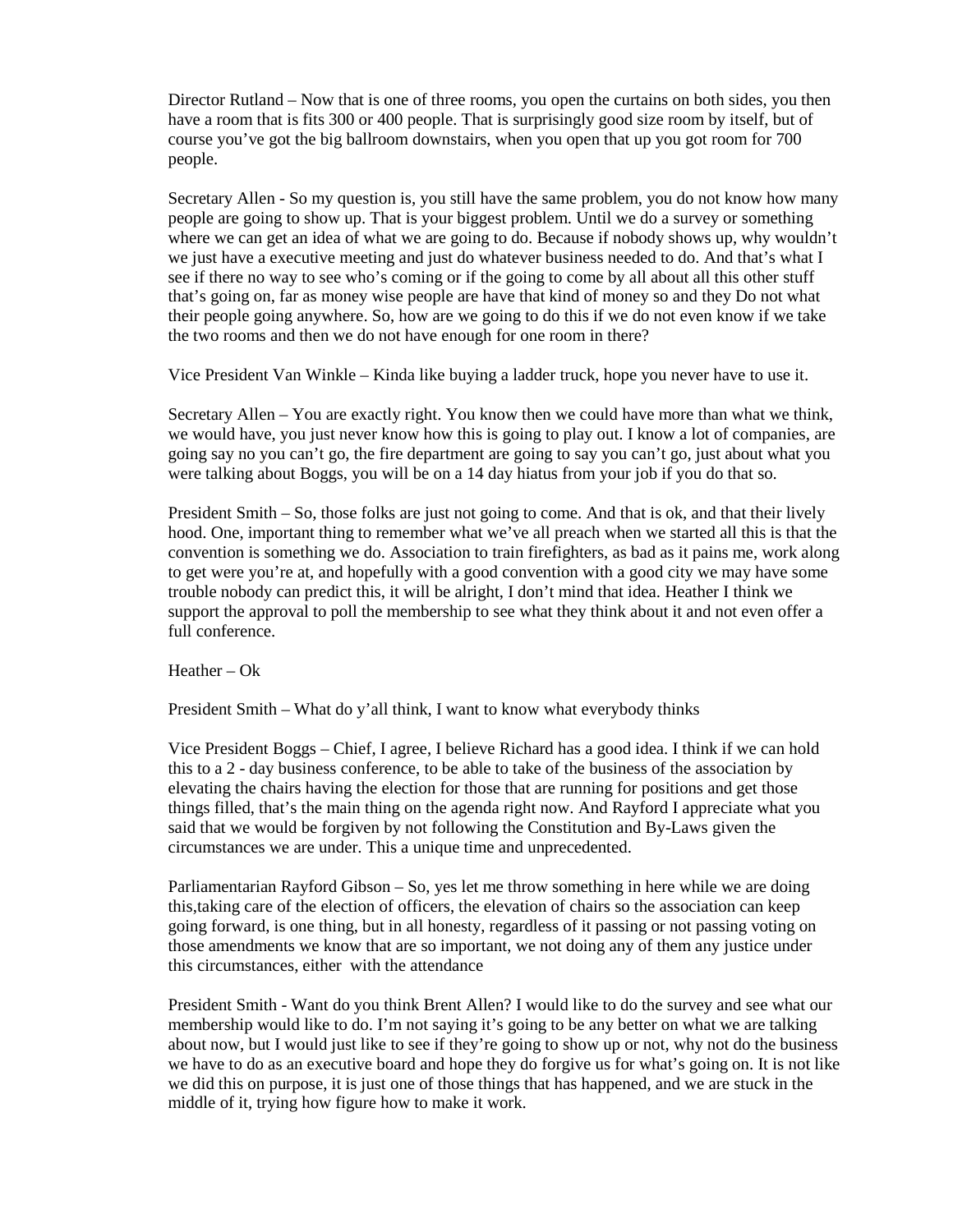Heather – We could do a quite simple survey, where we ask people basically if we were to have a 2 -day business conference, would you be able to attend. We can do something that simple. We can do a survey this week. And then use that information to help decide about whether you want to go with the business conference or just do an executive session.

President Smith - What do you think Rutland? I want to be extremely specific about what we ask. So, if it is the consensus of the board, that will be what you want to ask membership, that is fine. We want to be able to ask membership, if we had exactly this, would you attend and I want to be able to tell them, this is what we are talking about doing in these 2 days. We are going to do a business meeting if y'all are saying yes, then do a Memorial Service, luncheon, and the afternoon business meeting. I want to tell them exactly what we are talking about doing before we ask a question, I do not want to tell them hey, just going to meet for a couple days, come. I want to tell them exactly what y'all are attending to do, so that they will know going in on that survey what they are answering yes or no about.

Vice President Boggs - I agree.

Vice President Van Winkle – Along with what Rayford was saying, I do not see a problem with us having a meeting and us picking a 4<sup>th</sup> Vice President and a mascot if you will. But I do not think that the nine or ten members of that executive board ought to change the Constitution. I think those bylaw proposals, if this is what we end up doing, they should be held over till next year. I do not see any way we can set there, the nine or ten of us change the constitution and not be tar and feather.

President Smith – I do not think that is what we are doing. I think we are inviting the members to come vote.

Vice President Boggs – That is what I think.

Vice President Van Winkle – Long as they understand they invited to come and vote this not going to executive board meeting per say to decide that, I am good with that. If Forty-five show up, if fifty show up or hundred show up, then we vote, if we decide to cancel the conference and have an executive board meeting, we do not need to be changing the Constitution.

President Smith – I will agree with you 100% on that Richard. If it is just us meeting, absolutely not. but if its general membership meeting, that is what I am calling it a general membership meeting.

Vice President Van Winkle – I think that what we ought to call it a general membership meeting.

President Smith – What do you think Chief Brown?

Vice President Brown – I believe so. I believe we need to do the survey. On that survey we need to get those dates out. That is going to one of the biggest issues I am looking at. Is that date.

Heather – Curtis can you say that again

Vice President Brown – I believe we need to make sure we get those dates out, they are on that survey, but I am all for doing that survey.

Heather – So we want to ask about the dates of August 29  $\&$  30?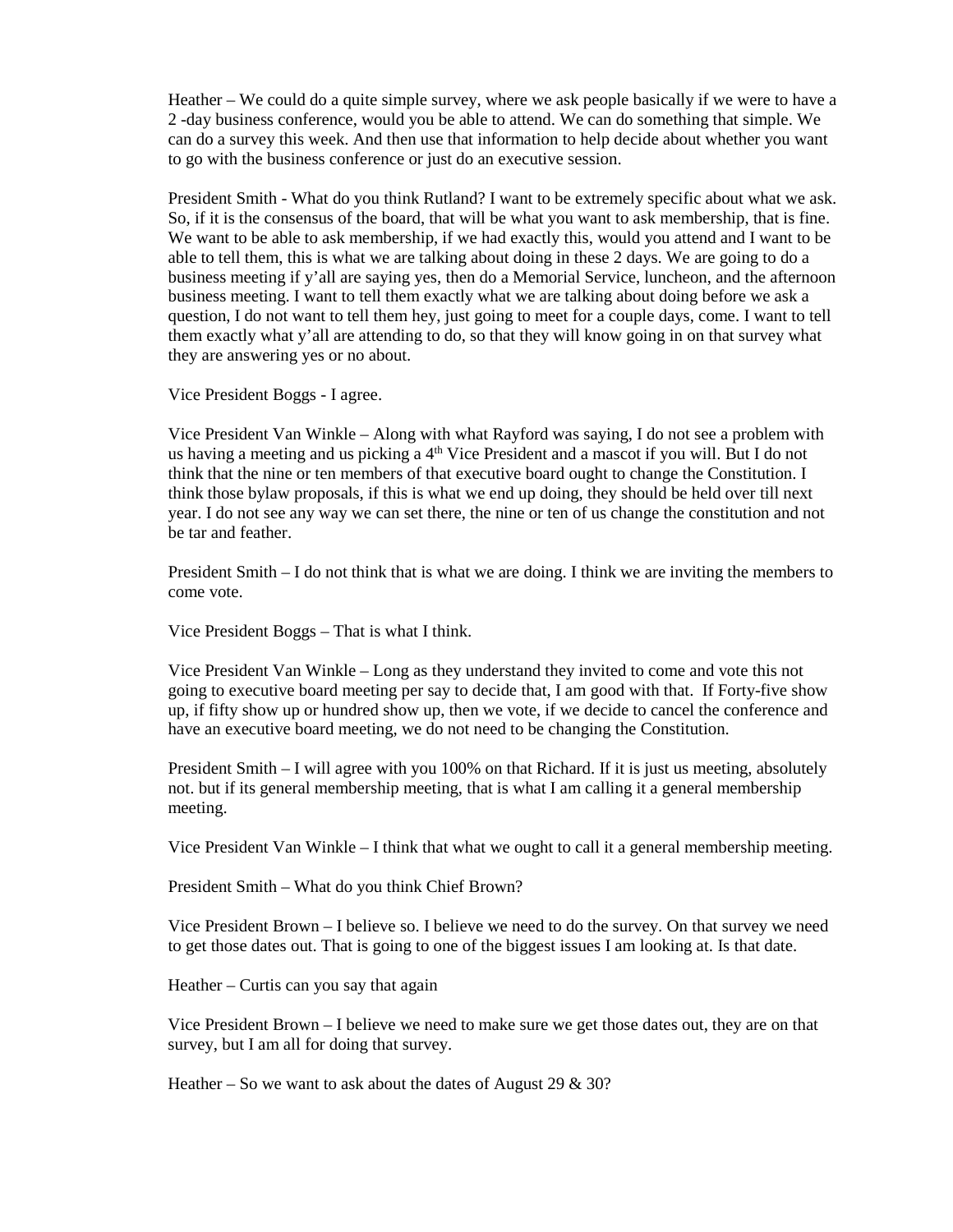Vice President Brown – Yes.

President Smith – Chuck Richardson what's your opinion, I think we need to do the survey and like you said it needs to be specific, I think one of those options on that survey needs to be Cancel the Conference. As a check box. We got a difficult decision to make. We need all the best input into it that survey is going to give us that, we want to make sure that is what the membership wants. I agree with you Richard, the executive board does not need to pass the by-laws. That needs to be done by the entire membership.

President Smith - I think that is the only way it could be done. I do not want to be the President of that board that makes that decision. Absolutely not. It is not our decision to make, we work for those 23,000 members.

Parliamentarian Rayford Gibson – And the largest amount members you can get there, to do the voting.

President Smith – Yes, absolutely. The only way. We just drive boat for 23,000 members. We do not want those decisions. They must make those decision, not us. OK, So, as a wrap up here. I think we need to get the survey out. Ms, Lundy can take care of that. It looks like she will.

Heather – Tim and Tim if y'all will speak with about specific verbiage, specific wording what you want to ask people, then I will pull something together and I'll send it to you before I send it out. If you want me to, I will send it out to the whole executive board. Before I send it out.

President Smith – Please, Do. We will call you tomorrow and Mr. Rutland tomorrow we will go over the verbiage of that.

Tim Rutland - We can do a three-way conversation. Let us clarify this make I understand wanting us to ask in that survey.

- 1. Dates 29th  $&30<sup>th</sup>$  of August
- 2. General Membership Meeting on Saturday
- 3. A Memorial Service on Sunday morning
- 4. Luncheon on Sunday at noon
- 5. A General membership Sunday Afternoon
- 6. Ask the question, do you prefer this year's Conference just be Cancelled all together, as a sperate question.
- Correct?

President Smith - I like those options.

Charles -Travel is still a question mark in everyone mind. So, I think one the statements on the survey should say: If travel, and conference are allowed.

President Smith – I guess we need to contact the Overton to nail down prices of the two big ballrooms.

Heather – We need to get this done quickly, because we are coming up to the magic hour when we can get them without losing a lot of money. So, we need to get input from membership. Need to get this done before we lose deposits.

President Smith – I need to make a few phone calls here about carters for the President reception.

Heather - The Overton is actively waiting to hear from us.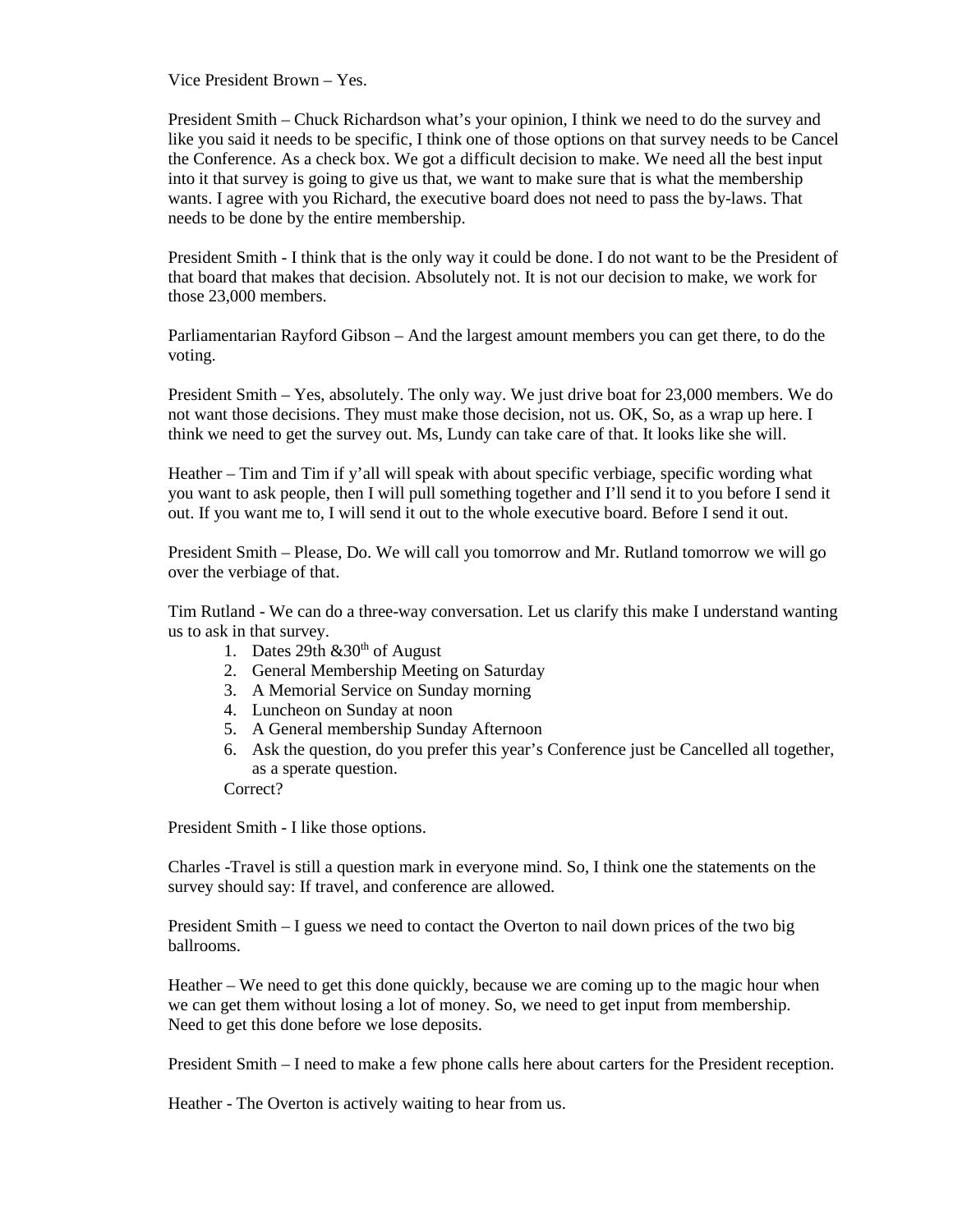Tim Rutland – So we can tell the Overton that the June Conference is a no go.

President Smith - I believe so, Is everyone in agreement on that.

Vice President Boggs - I guess that the safest thing.

## **Board Comments:**

President Tim Smith - I appreciate all of you, convention is an important time for a President, I will tell y'all Its not the most import time, the most important time that we all get to spend together both yesterday and hopefully tomorrow. So, yeah, it is just an event, it is what it is. We are here to serve the firefighter of Texas. And that is what we are doing. We are serving what we think is their best interest. We in this position to make tough decision. When I got on in Galveston, 4 years ago I would have never guested I would be setting at my computer in my living room deciding to cancel our conference or not. Who would have guessed that? Nobody would! When we look at this on the other side, we will get to the other side. I hope, no other President must make those decisions. I really do. So, we will get there, were going to come out on the other side. I do not what else to say but Thank you All. It is a tough world were living in right now. But, were going to flatten that curve, were going to do what is best for our firefighters, we are keeping them safe. That is really the most import thing. If we never have another convention. If firefighters of this great state get to go home, safe and sound, I am happy!

1st Vice President Richard Van Winkle – Hey, I hope you enjoyed like looking at my light fixture. I know it is not much, but it is a lot prettier than I am. And makes about the most since most of the time. I do think we have had some hard decision to make, I do not like being forced into them. But we did not have much choice. I think we are trying to get the best route for everybody. With the 2 - day conference, I know it is not ideal it will allow to continue to conduct our business. And that is what we need to make sure we are doing. Thank you for your compromises on this I appreciated and look forward to it.

2<sup>nd</sup> Vice President Chuck Richardson - Well first off appreciate that is on this call. Kept clam heads and nobody got irate, there was a couple of issues that could have went into left field, but it did not. So, thank you much, Like Donny said I am glad to be a part of this organization, my part of the COVID is stay at home and got lots of projects done. It has been good for me. I learned how to right too. In all seriousness we got some tough decision to make, we got some good heads on this board, so will make the right decision, it just the matter of what that decision going to be.

3rd Vice President Donny Boggs - Yeah, Curtis I understand where you are at my friend. I have been in San Antonio for 3weeks, at the Strap Warehouse, which is the largest Warehouse. We have been pushing a lot of product out, the mobile testing sites for getting out in the counties. It's at least a 12 or 14 hour day, every day, 7 days a week. But you know what we going to get thru it. I just hated this for President Smith, this happening in his time I want reserve down the road and give him a proper send off with all that He deserves. Still happy to be a part of this association and this board. It is my life. Just what to say Keep On,

Getting better. Its' all I got.

4th Vice President Curtis Brown – Well this COVID thing is kicking me in the butt, my morning started the day at 3:30 in the morning and I am sure it goes late in the night. We just now starting to see a lot of cases. Working hard for Emergency Management for 2 counties and 3 cities, so my hands are very full and not a lot of firefighting going on for me.

Secretary Brent Allen – It is not what I wanted to see happen, I am just like Donny, I feel for you Tim. Your most important time in your life, and it is probably not going to be that great. But it is something we must do unfortunately. I sure hope we do not have to cancel it. But if that happens, that happens. But I see